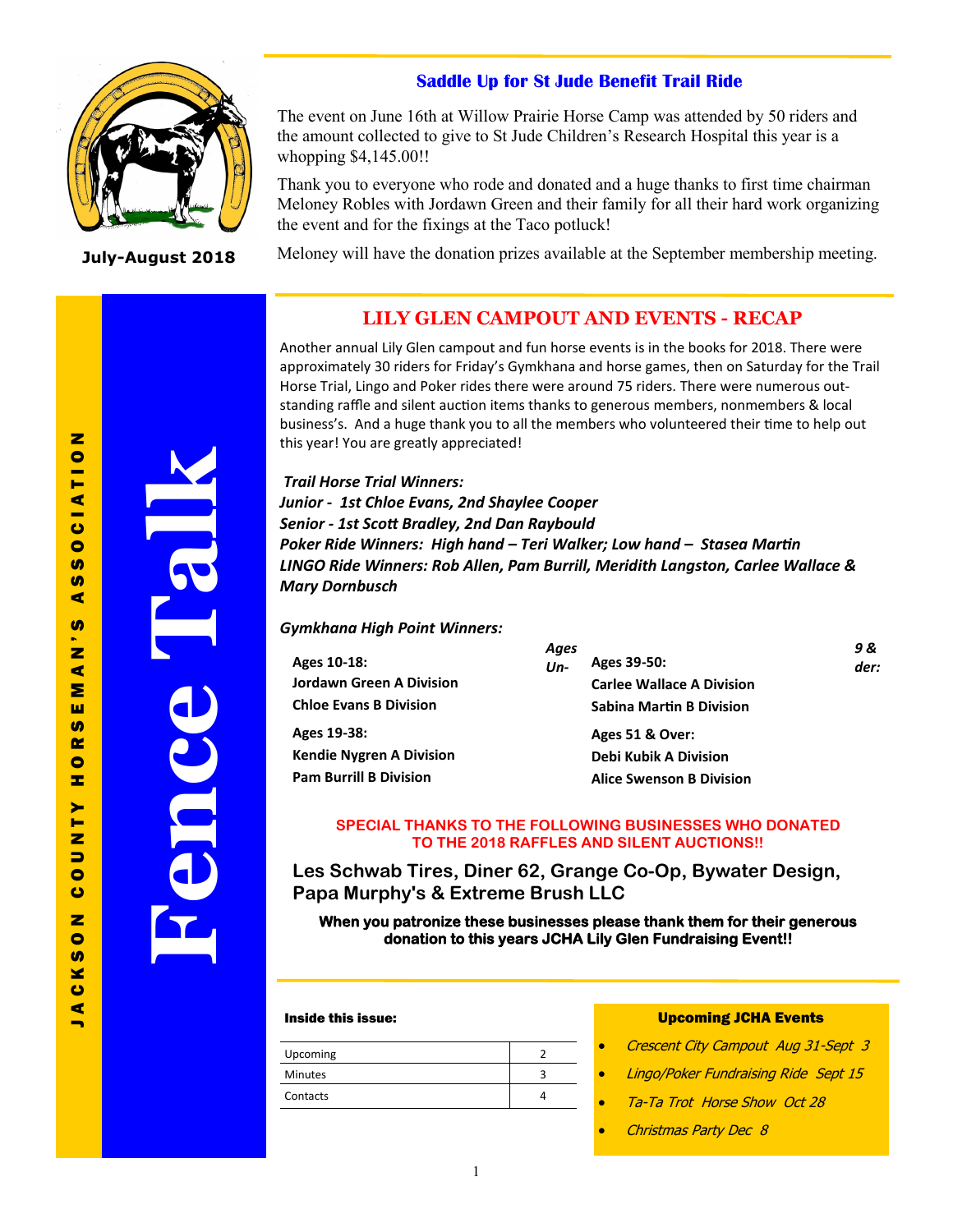# **Monthly Meeting Notice**

# **Date: September 12, 2018**

Doors Open 6:30pm Meeting 7:00pm

**Place:** I.O.O.F. Hall

1129 Hazel Street, Central Point

Refreshments provided by: Stasea Martin & Judy Klein

Door Prize provided by: Debbie & Bill Thompson

# **REMINDER!! There is NO meeting held in August!!**

~What's Happening~ **JCHA Board meetings–** The 2018 board has decided to curtail monthly board meetings and will converse thru emails unless a board meeting is deemed necessary, then a date/place will be announced.

# **Crescent City Coast Campout Labor Day Weekend Aug 31-Sept 3**

Plan on riding where it's cooler at the coast!!

Stasea & Sabina Martin are chairing this no-host event with camping at Orman's Guest Ranch in south Crescent City and riding in the giant Redwoods and on the beaches.

**Note:** you do have to trailer each day from the campsite to the trailheads.

To reserve a camp site and boarding for your horse **YOU** must call Konnie Orman at 707-464-4434 to make a reservation. There is no limit to the number that can attend. Please call Stasea at 541-613-4410 or Sabina 541-621-8773 to let them know you are attending. An info flyer is available on the club website at ww.ridejcha.com.

Cost for the group camping area is \$15 per horse and rider per night; and \$4 for non-riders. You can stay at a motel and board your horse at Orman's as well for \$12 per night.

The Northwest Trail Riders are holding their annual Poker Ride on Sunday, Sept 2nd at the Pala Ranch Staging area: Sign ups at 9:30am, ride starts at 10:00am, so please plan to attend and support another great horse club!!

Jackson County Horseman's Association Presents: **End Of Summer Fundraiser........** 



# **LINGO & Poker Ride**

**Saturday, September 15, 2018 Willow Prairie Day Use Area** Ride begins at 10:00am with last rider out by 11:00am

Come join the fun!! Ride your horse on a leisurely trail ride around Willow Prairie in the National Forest. Play LINGO and/or Poker along the pre-marked route. Potluck Saturday evening about 4:00pm.





Directions: From Hwy 62 in White City, go east on Hwy 140 for about 28 miles. Turn left on Butte Falls / Willow Lake Rd. About 1 mile, turn left on FS Rd 3738, Go about 1 mile and turn left, go across cattle guard. go another 300 yards, turn left up the hill to the large day use area. (No need to pull through the horse camp on the right.)

> For more information call Judy Klein (541) 218-1236 Visit the club website at www.ridejcha.com



# **~2018 JCHA Campouts With Club Events~**

Sadly, only a few campouts and events left for this year! Don't miss out on the fun, make your reservations!

**July 27-29** Quinn Meadows Campout, Bend OR-Colleen Martin Low www.recreation.gov

**Aug 31-Sept 3** Coast Campout, Orman Ranch Crescent City, CA- Stasea Martin & Sabina Martin www.ormanranch.net

**Sept 14-15** End of Summer Fundraiser Lingo/Poker Ride, Willow Prairie Horse Camp- Judy Klein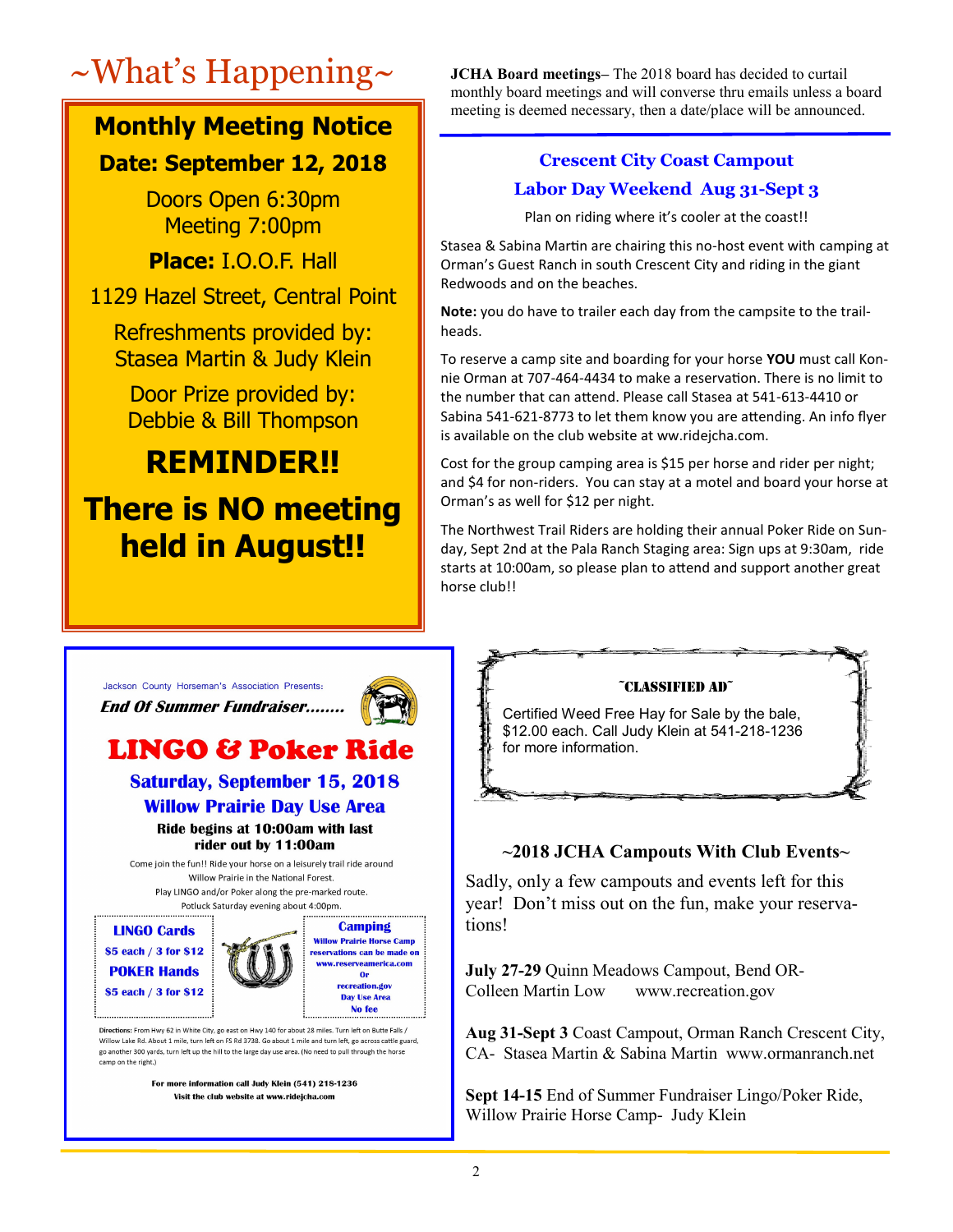President Karen House call the meeting to order at 7:00pm. Thanks to House's for refreshments; Carol Dombrowsky and Karen House for door prizes.

**Roll Call of the Board** - The board members were all present. No guests present.

**June Minutes** - Debbie asked if everyone had read the minutes and if there were any questions. Motion was made and approved to accept the minutes as printed.

**Treasurers Report** - Bruce stated the monthly income was \$3647.90, expenses were \$1144.54, leaving a checking balance of \$8650.83, cash on hand \$25, Joann Poole Fund \$1902.96 for a total balance of \$10,578.79. Motion was made and approved to accept the report as read. No other club bills were presented.

**Sunshine Report** - Carol said she sent cards to Susan McKewen who had surgery, CW Smith's family, Cindy Marotta and Mike Lee who exited their horses at Lily Glen. Also, Sherry Gorham had a stroke at Lily Glen. Don Burke had quadruple bypass surgery.

**Ride JCHA Report**- Karen presented a bar patch and multi tool award to Teri Campfield for 500 hours.

**Junior Member Report** – Jordawn Green reminded everyone of the Brushriders gymkhana this weekend. She said she is interning with veterinarian Dr. Bur Church this summer and it is very interesting.

**Field Services Report** – Judy Klein said registration is open for the 2018 Oregon Trails Summit in Bend in October. Great time for networking, discussions, trail design, guidelines, etc. Teri Campfield said they rode at Elk Creek recently and ran into some downed wire and bees so watch out.

### **JCHA Event Planning:**

**Quinn Meadows Campout** – Colleen said 6 or 8 members are going. Set for July 27-29, but the camp is already full but there is a chance to share a site so call Colleen. She requested \$20 for food for the potluck. Motion approved.

**Crescent City Labor Day Campout** – Martin sisters are heading this no host camp out again this year. You need to make reservations with Orman's to camp. Sept 2<sup>nd</sup> is the NWTR Poker Ride. There was an article in the August Horse & Rider magazine all about riding in the redwoods and camping at Orman's.

**End of Summer Poker/Lingo Ride** – Set for September 15<sup>th</sup> at Willow Prairie. Judy Klein is chairing this event. She would like help flagging the trail and with registration. Not sure who has site 3 reserved and if they will share for the potluck.

**Ta-Ta Trot Schooling Show** – Scheduled for October 28<sup>th</sup> at the fairgrounds. Stasea and Sabina Martin are chairing it again.

## **Old Business:**

**St Jude Benefit** – There were 50 riders and \$4,145 was collected for St Jude. 30 people stayed for the potluck and it poured down rain right after the potluck. Awards will be here by the September meeting. Thanks to Meloney Robles and Jordawn Green for chairing the event.

**Lily Glen Events –** Friday night there were about 30 for the gymkhana. Dawn did the event and gave the prizes. Saturday, the trail trials, poke and lingo were shorter than in the past, but everyone had an enjoyable time. There were about 75 horses in attendance. Silent Auction brought in \$938 and raffle \$380. Many thanks to everyone who helped, donated items, judged, etc. Winners will be listed in the newsletter. Helpers had to cleanup about 5 stalls on Sunday. Also, some left hay laying in their campsites. Need to address cleaning this up next year. Discussed not charging Dawn for camping next year since she donates the gymkhana awards. Talked about the problem with the trail around the lake in one very rocky steep spot. This is on BLM land, but they don't recognize this as a horse trail so not much can be done.

# **New Business:**

2<sup>nd</sup> Annual Oregon Horse Fest at the Jackson Co fairgrounds is on September 8<sup>th</sup>. Motion made and approved to have a booth again this year and upgrade to the premium one for \$100.

**First Aid/CPR** – With the accidents at Lily Glen this year it brought up the idea to offer a 1<sup>st</sup> Aid CPR Class that members could attend for a fee. And/or start a list of who is trained or has medical background so in the event of an accident we know who to turn to for advice. Several thoughts about a class and people are going to check on the availability of trainers. Another thought was to add a line to our registration forms asking if they are trained in 1<sup>st</sup> aid.

**Announcements:** Judy Klein is buying 9 tons of weed free hay from Buck Mtn Ranch so if anyone wants a few bales she will sell it by the bale.

Debbie read a thank you card from Caitlin Heath for her sponsorship award.

**Drawings**: Door prize winners were Meloney Robles, Juliana Evans and Cyndi Rach. The Buckaroo Drawing worth \$60 – 1<sup>st</sup> name drawn was Peggy Madden but she was not present, 2<sup>nd</sup> name drawn was Slaughter's, not present. 3<sup>rd</sup> name drawn, Lori and Mike Lee, not present. Drawing next month will be \$80. **Adjournment**: Meeting adjourned at 8:19pm.